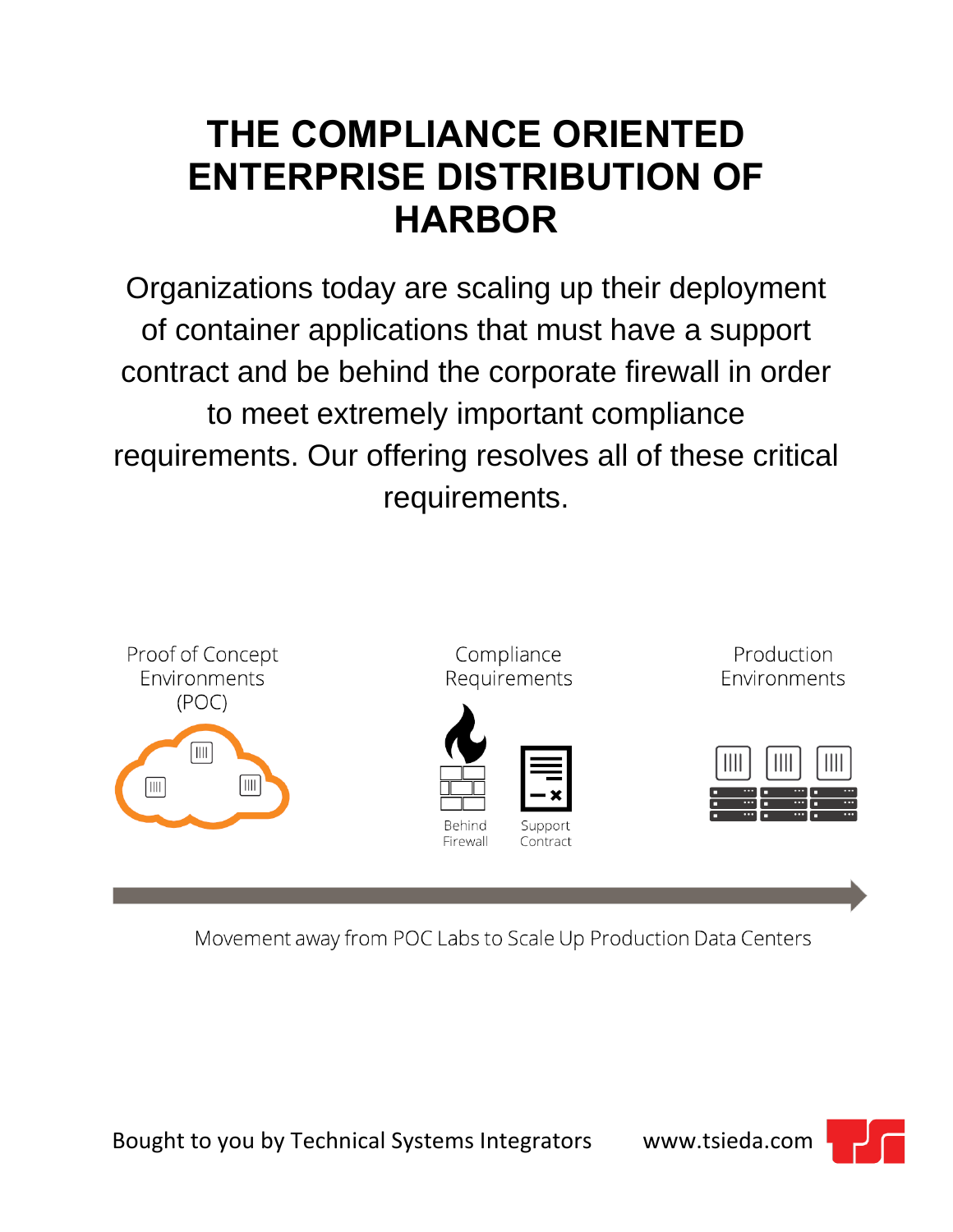

Current registry solutions have not kept up with the needed full feature set that is required by the market. Most, if not all, current registry offerings focus on just being a limited retention or place holder for container images, providing nothing on the key elements of delivery and meeting the demands of modern software deployment models. The current offering ignores such critical elements as multi architecture/platform, with limited solutions toward the hybrid cloud marketplace.

Many organizations are becoming software factories, utilizing DevOps and (CICD) methodologies to build their code, but are at risk when deploying their code due to an underserved market of container registry offerings, but the most important issue is that the main open source container registry project "Harbor" has most of its contributing developers from mainland China, so given that the registry is the system that holds, controls, and deploys the software and IP, this should be of major concern.

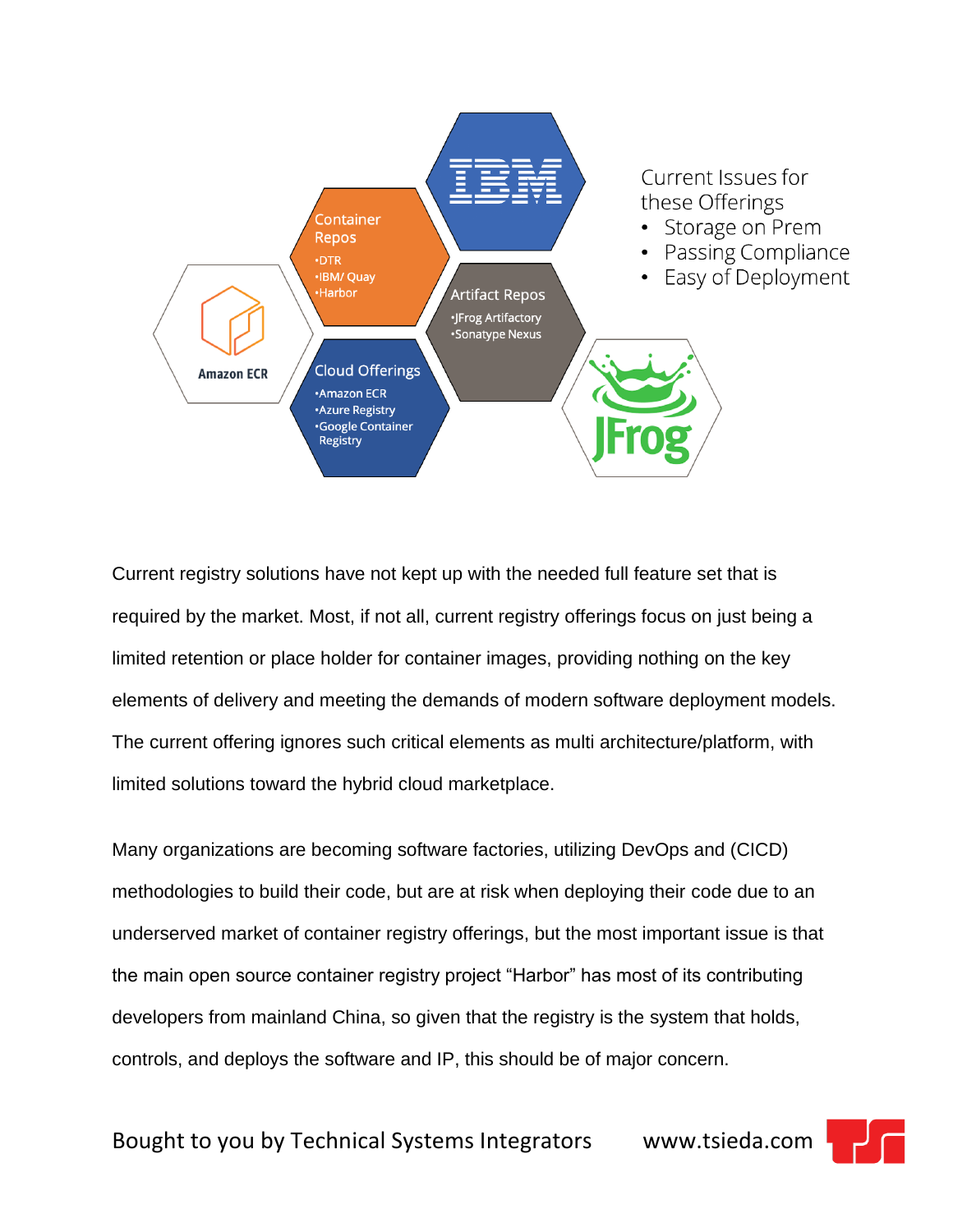InfoSiftr offers a complete solution set necessary for a modern registry development that integrates seamlessly to critical systems that can be easily deployed in a Hybrid Cloud environment across multi-platform environments. Additionally, it has key features, such as node federation, parallel storage, deployment in air gapped systems, software and hardware appliance offerings, with an integrated block chain audit log, and incorporates a license engine to ensure compliance with open-source software.



InfoSiftr's registry can be offered as a hardware appliance, using parallel storage systems for high availability that allows a greater accessibility for software deployments

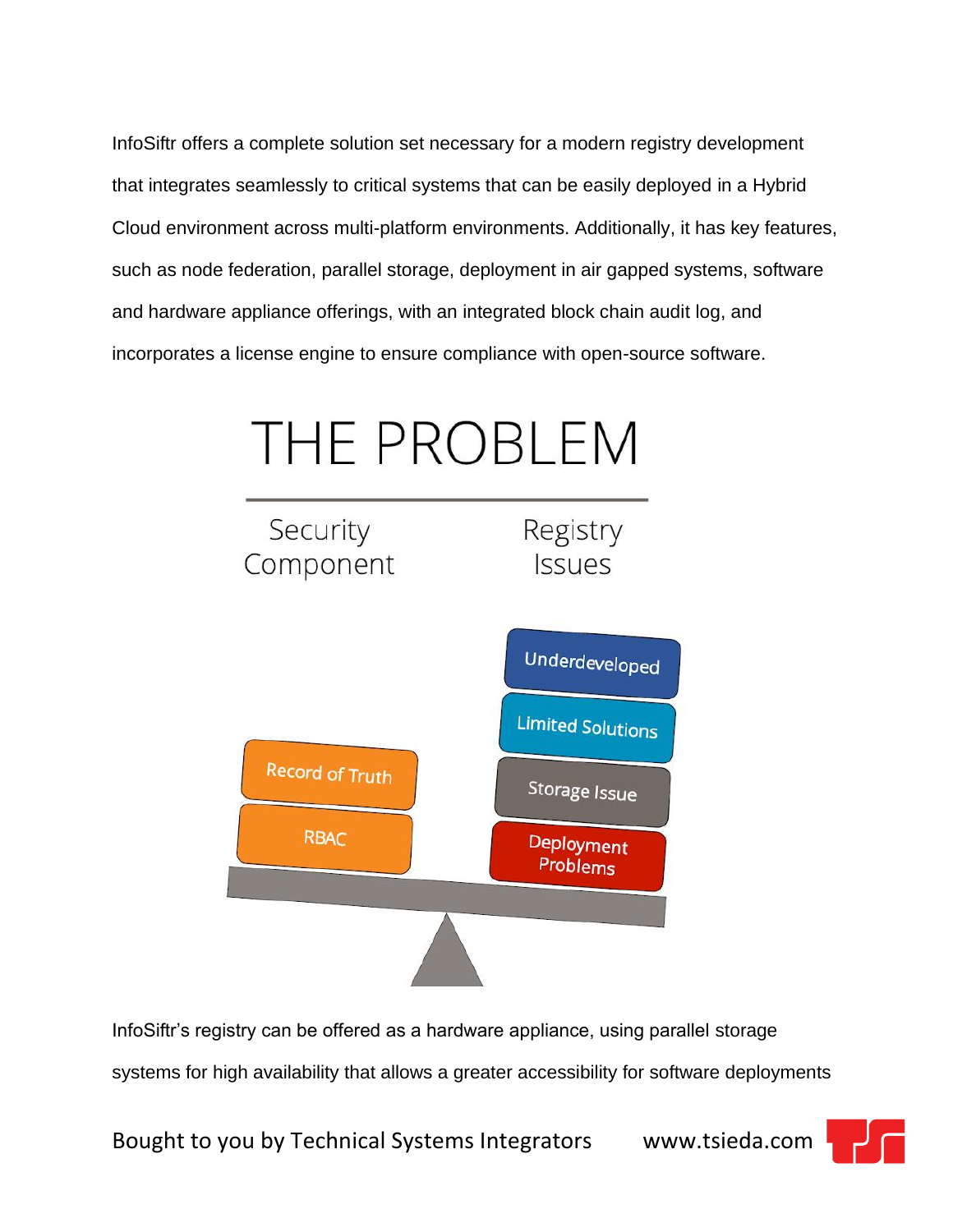at scale, providing self-replication for disaster recovery needs while allowing the system to have more survivability in an adverse environments, such as those found at the edge, and maintain operational status, while remaining self-contained, allowing an easier and a more reliable deployment. InfoSiftr's registry provides a Software Release Platform (SRP), offering a multi-cloud deployment model, providing full elasticity of cost options to achieve objectives.

Most deployments of applications to either multi-cloud, IoT, Edge, or other computer systems normally require individuals to be on site for software deployment. This of course is a waste of time, and given the current environment, can place personnel and or teams at exposure to risk. InfoSiftr's registry allows deployment of these applications using DevOps principles, allowing software distributions to be completed remotely and automated without dispatching personnel to potentially threatening locations. The Registry solution can allow the Customers to develop its own Software Release Platform (SRP), that will enable these remote deployments, that maximize personal effectiveness and greatly reduce their exposure.

InfoSiftr addresses the needs of modern software deployment by providing its solutions as a software appliance that has a full feature set that drives more functionality and improves performance, has full Integration with key systems, improves efficiencies in workflows while providing greater security throughout the pipeline.

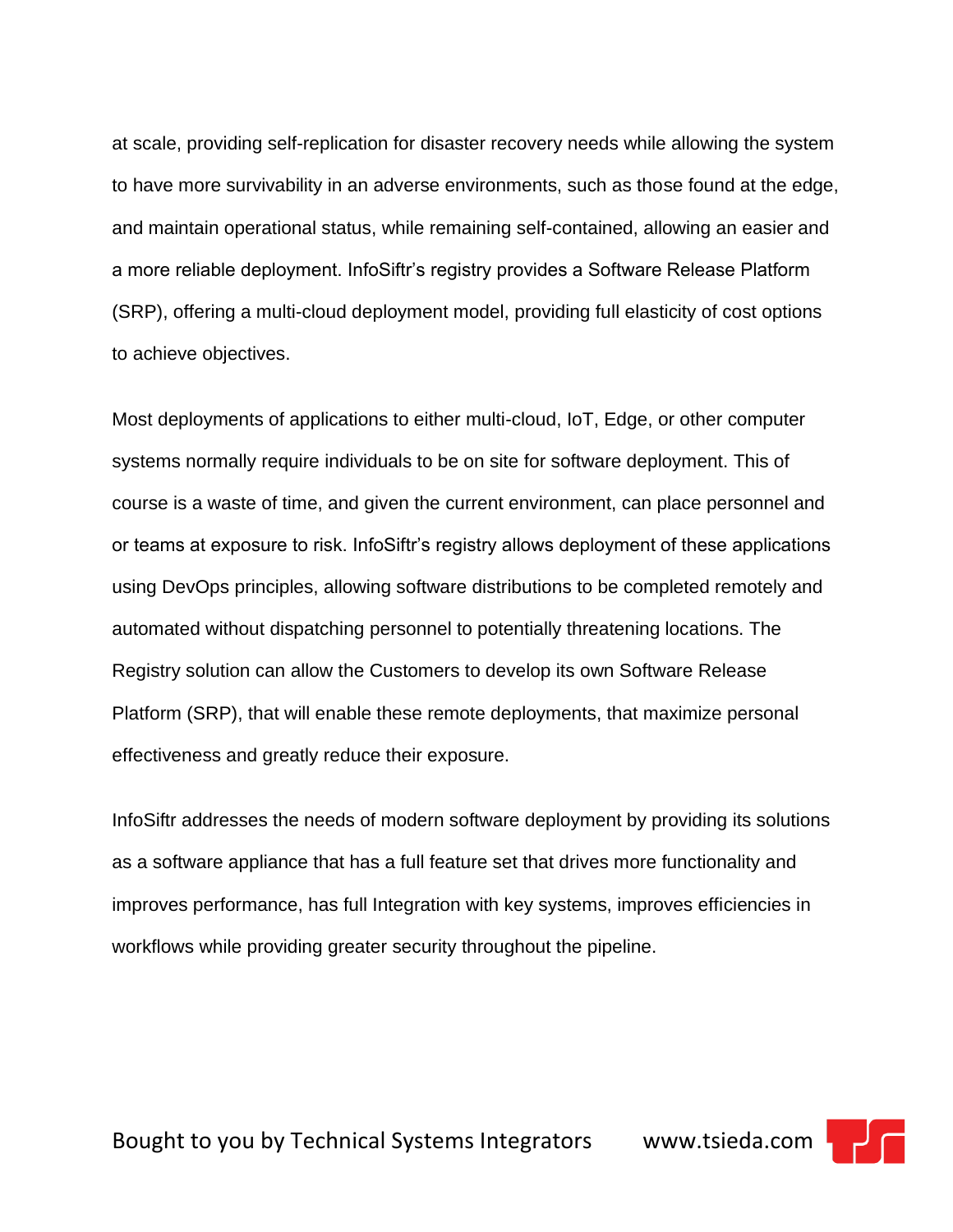

It offers a reliable way to deploy to hybrid cloud environments providing a more effective use of developers' time. InfoSiftr's solutions support X86, Arm, MIPS, Etc. & Windows/Linux OS, provides superior flexibility serving both legacy, and current technologies while continuing to address future development.

InfoSiftr's registry can be offered as a hardware appliance, using parallel storage systems for high availability, that offers a greater availability for software deployments to war fighters in missions at scale, provides self-replication for disaster recovery needs that allows the system to have more survivability in an adverse environment and maintain operational status, while remaining self-contained, allowing easier and a more reliable deployment.

The registry can provide an application deployment network that has a multi-cloud deployment, that provides full elasticity of cost options to achieve critical objectives. The hosted or integration with on-prem registries, allows multi deployment capabilities to